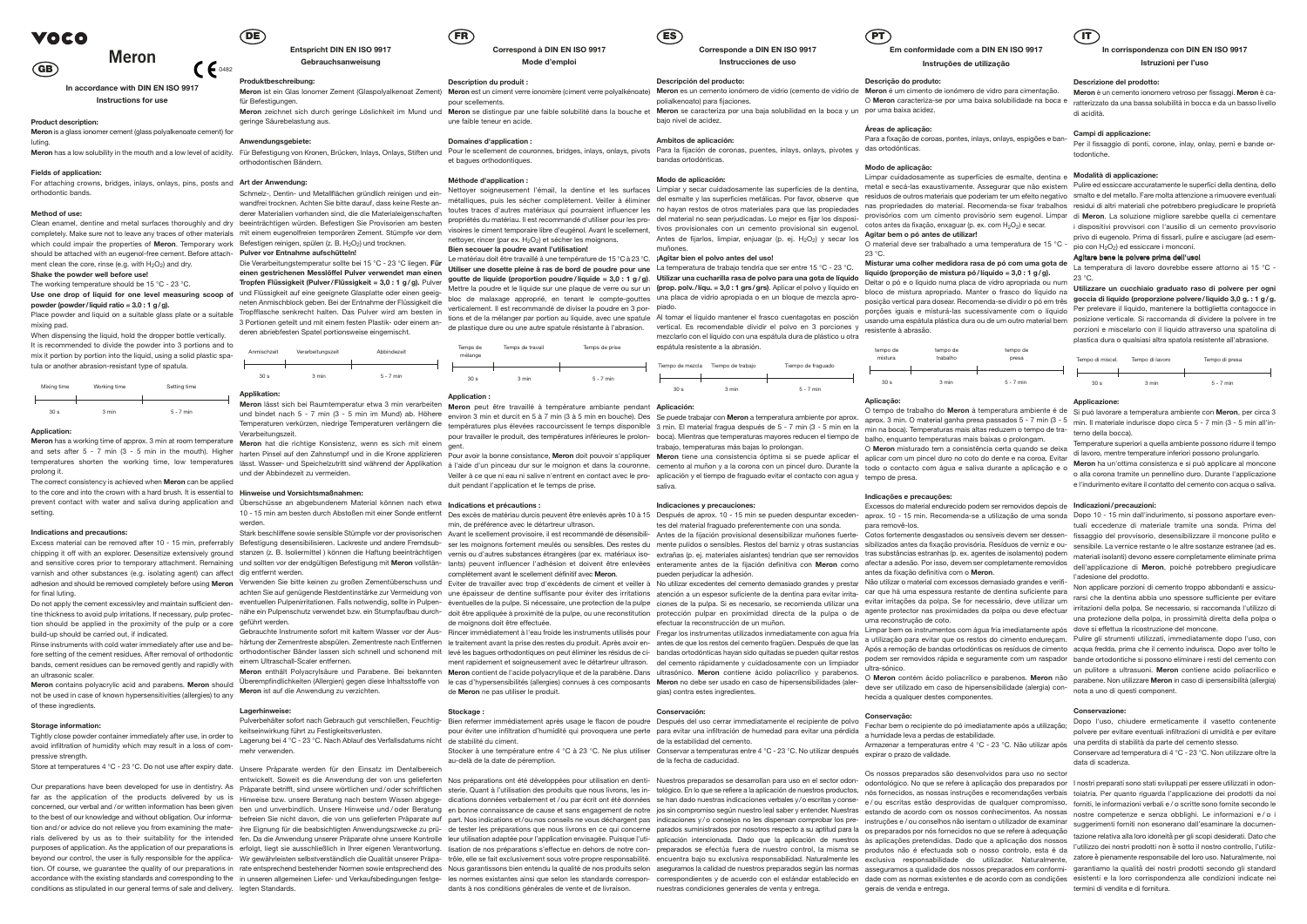

## **Voldoet aan DIN EN ISO 9917**

## **Gebruiksaanwijzing**

## **Produktomschrijving:**

Meron is een glas ionomeer cement (glaspolyalkenoaat cement) Meron er et glasionomercement (glaspolyalkenoatcement) til Meron on lasi-ionomeerisementti (lasipolyalkenoaattisementti) voor bevestigingen. **Meron** wordt gekenmerkt door de geringe oplosbaarheid in de mond en de geringe zuurbelasting.

### **Toepassingsgebieden:**

Voor het bevestigen van kronen, bruggen, inlays, onlays, stiften en orthodontische banden.

### **Toepassing:**

Glazuur, dentine en metalen oppervlakken grondig reinigen en **Anvendelse:** volledig drogen. Let er op dat er geen resten van andere mate- Emalje-, dentin- og metalfladerne renses og tørres meget <sub>täysin.</sub> rialen aanwezig zijn waardoor de eigenschappen van het materi- grundigt. Vær opmærksom på at fjerne samtlige andre materia- Varmista, ettei jää jäämiä muista materiaaleista, jotka voivat aal zouden kunnen worden beïnvloed. Bevestig tijdelijk materiaal lerester, da disse kan påvirke materialeegenskaberne. Det er vaikuttaa **Meron**in ominaisuuksiin. bij voorkeur met het eugenolvrije tijdelijke cement.

peraturen wordt de uithardtijd verkort, door lagere temperaturen cerer forarbejdningstiden, en lavere temperatur forlænger den. **Meron**illa on työskentyaikaa keskim. 3 min huoneen lämpötilassa Derer forarbejdringsluen, en lavere temperatur fonænger den.<br>Meron har den korrekte konsistens, hvis det kan appliceres på ja kovettumisaika 5 - 7 min. (3 - 5 min. suussa). Korkeammat Etter blandingen kan Meron bearbeides

Afbindingstid

drogen.

**Meron** kan bij kamertemperatuur ca. 3 min lang worden verwerkt Meron kan forarbejdes i 3 min ved stuetemperatur og binder en hardt na 5 à 7 min uit (3 à 5 min in de mond). Door hogere tem-<br>en hardt na 5 à 7 min uit (3 à 5 min in de mond). Door hogere tem-efter 5 - 7 min (3 - 5 min i munden). En højere temperatur redu-**Applikointi:** verlengd.

## **Poeder voor het gebruik schudden!**

De aanbevolen verwerkingstemperatuur bedraagt 15 °C - 23 °C. Forarbejdningstemperaturen bør være mellem 15 °C - 23 °C. Op één afgestreken maatlepel poeder komt één druppel Til en strøgen måleske pulver anvendes en dråbe væske Käytäyksi tippanestettäyhteen jauhemittaan suhteutettuna **vloeistof (poeder/vloeistof = 3,0 : 1 g/g).**

Poeder en vloeistof worden op een geschikte glazen plaat of een Pulver og væske påføres på en glasplade eller en egnet opblangeschikt aanmengblok gemengd. Houd de fles voor het gebruik deblok. Mens væsken hældes ud holdes dråbeflasken lodret. Det verticaal. Wij adviseren om het poeder in 3 porties te verdelen en er bedst at dele pulveret i 3 portioner, der iblandes efterhånden de porties met een stevige plastic of andere krasvaste spatel te med en fast plastspatel eller med en anden abrasionsfast spatel. vermengen.

| Verwerkingstijd<br>Mengtijd |       | Uithardtijd |  |
|-----------------------------|-------|-------------|--|
|                             |       |             |  |
|                             |       |             |  |
| 30 <sub>s</sub>             | 3 min | 5 à 7 min   |  |

## **Verwerking:**

Opslag bij een temperatuur tussen 4 °C - 23 °C. Niet gebruiken virkninger medfører tab af stabilitet. na de houdbaarheidsdatum.

kan worden aangebracht op de stomp of in de kroon. Vermijd tijdens het appliceren en uitharden contact met water of speeksel.

## **Aanwijzingen/voorzorgsmaatregelen:**

Overtollig uitgehard materiaal kan na 10 à 15 min worden verwijderd, bij voorkeur wordt het er met een sonde afgestoten. Intensief bewerkte of sensibele stompen worden voor de tijdelijke bevestiging gedesensibiliseerd. Lakresten en andere vreemde bevestiging met **Meron** volledig te worden verwijderd.

**Meron** bevat polyacrylzuur en parabene. Bij bekende overgevoeligheden (allergiën) voor de inhoudsstoffen in **Meron** moet van het gebruik afgezien worden.

## **Opslag:**

substanties (bv. scheidingsmiddelen) kunnen een negatieve ser (f.eks. isoleringsmiddel) kan påvirke vedhæftningen og bør herkät pilarit ennen väliaikaista kinnittämistä. Stærkt beslebne eller sensible tænder desensibiliseres inden den Ylimääräinen materiaali voidaan poistaa 10 - 15 minuutin kulut- **Indikasjoner/forsiktighetsregler:** provisoriske montering. Lakrester og andre fremmede substanser (f.eks. isoleringsmiddel) kan påvirke vedhæftningen og bør

fastlagt i vore generelle salgs- og leveringsbetingelser.

Flesje direct na het gebruik weer goed sluiten. Vochtinwerking **Opbevaring:** leidt tot sterkteverlies.

Werk a.u.b. niet met een te groot overschot van cement en let som på, at restdentinlaget er tilstrækkeligt tykt for at undgå käyttöä lopulliseen kiinnittämiseen. worden beschermd c.q. de stomp te worden opgebouwd. Instrumenten na het gebruik en voor het uitharden van de Anvendte instrumenter skylles straks i koldt vand inden cementcementresten direct met koud water afspoelen. Na het verwijdevoorzichtig verwijderd met een ultrasone scaler. tanden.

cementresterne hurtigt og skånsomt fjernes med en ultralydssemennesseme nungt og skansomt ljemes med en ultralyds- jälkeen, poista sementtijäännökset nopeasti ja varovaisesti ultra-<br>scaler.

Onze preparaten worden ontwikkeld voor gebruik in de tandheelkunde. Voor het gebruik van door ons geleverde preparaten Vore præparater udvikles til brug inden for dentalområdet. Vores geldt dat onze mondelinge en /of schriftelijke aanwijzingen naar mundtlige henholdsvis skriftlige anvisninger og rådgivning om beste weten worden gegeven, maar dat deze niet bindend zijn. de door ons geleverde preparaten op hun geschiktheid voor het beoogde doel te keuren. Aangezien het gebruik van onze prepaeigen verantwoording. Uiteraard garanderen wij de kwaliteit van kikke er underlagt vor kontrol, er denne udelukkende på Deres teiden käyttöä, käyttäjä on itse täysin vastuussa niiden käytöstä. onze preparaten in overeenstemming met de bestaande normen eget ansvar. Vi garanterer naturligvis for, at kvaliteten af vore præ- Takaamme luonnollisesti valmisteidemme voimassa olevien in onze algemene leverings- en verkoopsvoorwaarden.

**I overensstemmelse med DIN EN ISO 9917 Brugsanvisning**

**Produkt beskrivelse:**

H<sub>2</sub>O<sub>2</sub>) og tør.

Stompen voor het bevestigen reinigen, spoelen (bv. H<sub>2</sub>O<sub>2</sub>) en eement. Tandstubbene renses inden monteringen, skyl (f.eks. Ennen kiinnittämistä, puhdista pilari, huuhtele (esim. H<sub>2</sub>O<sub>2</sub>) ja bedst at fæste provisorier med den eugenolfrie provisoriske Väliaikainen työ tulisi kiinnittää eugenolittomalla sementillä. kuivaa.

## montering. **Meron** er kendetegnet ved sin ringe opløselighed i munden og sit **Meron**illa on vähäinen liukenevuus suussa ja vähäinen happalave syreindhold.

**Anvendelsesområder:** Til montering af kroner, broer, inlays, onlays, stifter og ortodontiske bånd.

verlongen. Werden tämpötilat lyhentävät, matalammat lämpötilat tas pidentävät romtemperatur). Meron herder på 5 - 7 min (3 - 5 min i munnen).<br>Meron heeft de juiste consistentie als het met een hard penseel tanden eller på työskentelyaikaa.

**Inden brug rystes pulveret kraftigt.**

**(pulver/væske = 3,0 : 1 g/g).**

irritaties van de pulpa te vermijden. Zo nodig dient de pulpa te anvende en pulpabeskyttelse hhv. gennemføre en opbygning af suus välttääksesi pulpan ärsyttämistä. Mikäli tarpeen, pulpan suojaus tulisi suorittaa pulpan läheisyydessä tai pitäisi valmistaa pilari, mikäli niin todetaan tarpeelliseksi.

**Applicering:**

lets ingridienser.

datoen

kommer i kontakt med vand og spyt under appliceringen og afbindingen.

3 min 5 - 7 min

## **Særlige advarsler og forsigtighedsregler:**

Overskydende afbundet materiale kan fjernes efter 10 - 15 min, helst ved hjælp af en sonde.

**Merons** egenskaper. Provisoriet sementeres helst med den Bearbetningstemperaturen bör ligga på 15 °C - 23 °C. f.eks. H<sub>2</sub>O<sub>2</sub>) og tørkes før sementeringen.

**Tips/försiktighetsåtgärder:**<br>Høye temperaturer forkorter bearbeidelsestiden, lave tempera-<br>man at hundet material jonen og herdingen.

invloed uitoefenen op de hechting en dienen voor de definitieve fjernes fuldstændigt inden den endelige montering med Meron. Jäljelle jäävä lakka ja muut aineet (esim eristysaineet) voivat etter 10 - 15 min. Sterkt beslipt op een voldoende resterende dikte van het dentine om eventuele irritation af pulpa. Om nødvendigt bør man i pulpanære områder Älä applikoi sementtiä ylen määrin ja sällytä riittävä dentiinin pak-<br>Suus välttääksesi pulpan ä cementresten direct met koud water alspoelen. Na net verwijde- resterne hærder. Efter fjernelsen af ortodontiske bånd, kan war med an and another med an and the state of the mentin jäännökset kovettuvat. Oikomiskojeiden po Undlad at bruge en for stor mængde cement og vær opmærk- vaikuttaa adheesioon ja ne pitäisi poistaa täysin ennen Meronin sensitiveres før sementeringen. Lakkrester og andre materialer Instrument som används sköljs omedelba Huuhtele instrumentit heti käytön jälkeen kylmällä vedellä ennen konus oppbygging utføres. Brukte instrumenter skylles i kaldt äänilaitteella. kjeveortopediske bånd fjernes enklest med ultrasonisk scaler. (f.eks. isoleringsmiddel) kan ha innflytelse på adhesjonen og bør innan cementet härdat. Cementrester som blir kvar efter brackets Pass på ikke å ha for mye sement-overskudd og nok dentin til å vändas vid känd hypersensitivitet (allergi) mot något av innehålunngå irritasjon av pulpa. Om nødvendig bør pulpa beskyttes før let. Meron inneholder polyacrylsyre og paraben. Meron skal ikke Förvaras vid 4 °C - 23 °C. Bör ej användas efter utgångsdatum.

ingredienser.

**Standardin DIN EN ISO 9917 vaatimusten mukainen Käyttöohjeet**

**Tuotekuvaus:** kiinnittämiseen.

muus.

**Käyttöalueet:**

Kiinnittämiseen kruunuja, siltoja, inlay ja onlay töitä, nastoja, kiin-

Emalje, dentmi og metallflater renses og tørkes grundig. Pass på at Fäst helst temporärarbeten med eugenolfritt temporärcement. det ikke finnes rester av andre materialer siden disse kan påvirke Dentinpelare rengörs, spolas (t ex med väteperoxid) och torkas. eugenolfrie midlertidige sementen. Konuser renses, skylles (med **En droppe vätska används till ett struket mått pulver (pulver** Emalj-, dentin- och metallytor rengörs grundligt och torkas omsorgsfullt. Se noga till att inga rester av andra material föreligger, som kan försämra materialegenskaperna. **Skaka pulvret före uttag! : vätska = 3,0 : 1 g/g)**. Pulver och vätska läggs på en lämplig glasplatta eller blandningsblock. När droppen lämnar flaskan skall flaskan hållas lodrätt. Pulvret delas lämpligen i tre omgångar och blandas in med hjälp av en styv spatel av plast eller annat nötningståligt

nikkeitä sekä oikomiskojeita.

## **Käyttö:**

Puhdista huolellisesti kiille, dentiini ja metallipinnat ja kuivaa

## **Ravista jauhepulloa hyvin ennen käyttöä!**

Työskentelytilan lämpötilan tulisi olla 15 °C - 23 °C. **(jauhe/neste suhde = 3.0 : 1 g/g).**

**Meron** indeholder polyacrylsyre og parabene. **Meron** bør ikke **Meron** sisältää polyakryylihappoa ja parabeenejä. **Meron** ei bruges i tilfælde af kendt hypersensitivitet (allergi) mod materia- pitäisi käyttää mikäli on todettuja yliherkkyyksiä (allergioita) brukes i tilfeller med kjente allergier mot noen av materialets kyseisille ainesosille.

kan appliseres med en stiv pensel på konusen og i kronen. Starkt nedslipade respektive känsliga pelare desensibiliseras före Kontaminasjon med vann eller spytt må unngås under applikas-den provisoriska monteringen. Lackrester och andra främmande ämnen (t ex isolering) kan försämra vidhäftningen och skall avlägsnas fullständigt innan **Meron** läggs på slutgiltigt. Använd inte alltför stort överskott av cement och kontrollera restdentinets tjocklek för att undvika pulpairritation. Om så krävs kan ett pulpaskydd läggas på i pulpanära områden respektive en avlägsnas snabbt och skonsamt med ultraljudspets.

Annostele jauhe ja neste tarkoitukseen soveltuvalle sekoitusle-**Til en strøket måleskje pulver brukes en dråpe væske** vylle tai sekoituslehtiölle.

Beholderen med pulveret lukkes tæt straks efter brug. Fugtpå-Sulje huolellisesti jauhepullon korkki välittömästi käytön jälkeen Opbevares mellem 4 °C - 23 °C. Bør ikke bruges efter udløbs- den menettämisen. välttääksesi kosteuden pääsyn mikä voi aiheuttaa puristuslujuu-

Pidä nestepulloa pystyasennossa annosteltaessa tippoja. On suositeltavaa jakaa jauhe kolmeen osaan ja sekoittaa ne annos annokselta nesteeseen, käyttäen tarkoitukseen soveltuvaa tukevaa muovista spaattelia tai muuta hankausta kestävää Pulveret i tre like store deler som så blandes inn i væsken en etter laastainta.

| Sekoitusaika    | Työskentelyaika | Kovettumisaika |
|-----------------|-----------------|----------------|
|                 |                 |                |
| 30 <sub>s</sub> | 3 min           | $5 - 7$ min    |

Oikea konsistenssi saavutetaan, kun **Meron**ia voidaan applikoida turer forlenger den. **Meron** har den riktige konsistensen når den efter 10 - 15 min. pilariin ja kruunuun kovalla siveltimellä.

On olennaista estää veden ja syljen kontakti applikoinnin ja kovettumisen aikana.

### **Lisätiedot/varotoimenpiteet:**

## **Tietoa säilyttämisestä:**

Säilytä 4 °C - 23 °C:ssa. Älä käytä viimeisen käyttöpäiväysmer-Lagres ved 4 °C - 23 °C. Skal ikke brukes etter utgått dato. kinnän jälkeen.

Tuotteemme on kehitetty hammaslääkintäkäyttöön. Toimittamiyleisten sopimusehtojen mukaisuuden.

tua, mielellään veistä se pois sirpillä. Desensitoi alue laajalti ja herkät pilarit ennen väliaikaista kiinnittämistä. Overskudd av herdet materiale er lettest å fjerne med en sonde

# **I henhold til DIN EN ISO 9917**

## **Bruksanvisning**

## **Produktbeskrivelse:**

**Meron** er en glass ionomer sement (glasspolyalkenoatsement) for permanent sementering. **Meron** utmerker seg ved at den har lav oppløslighet og at den syrabelastning. har lavt syreutslipp.

## **Anvendelsesområder:**

For sementering av kroner, broer, innlegg, onlays, stifter/ skruer og kjeveortopediske bånd.

## **Anvendelsesmåte:**

## **Pulveret rystes før bruk!**

Arbeidstemperaturen bør ligge ved 15 °C - 23 °C.

**(pulver/væske 3 : 1 g/g).**

## Pulver og væske plasseres på en glassplate eller en blandeblokk.

Dråpen dryppes fra en loddrett flaske. Den beste måten er å dele en med en stiv spatel.

| <b>Blandetid</b> | Bearbeidelsestid | Herdetid    |
|------------------|------------------|-------------|
|                  |                  |             |
| 30 <sub>s</sub>  | 3 min            | $5 - 7$ min |

## **Applikasjon:**

### **Lagring:**

ligere hefteevne.

Onze aanwijzingen en /of adviezen ontslaan u niet van de plicht atomasle med vere bedete video. De ber imidlerid under alle over and vere and were and were and were alled the state of over the state of design endiated the raten gebeurt buiten onze controle is deze uitsluitend voor uwerden parten ein det påtænkte formål. Eftersom anvendelsen af vore præparater aiottuun käyttöön. Koska emme voi valvoa toimittamiemme tuotter skjer uten vår kon als ook in overeenstemming met de voorwaarden als vastgelegd parater opfylder eksisterende normer samt de standarder, som er standardien mukaisen laadun ja myyntiä sekä jakelua koskevien folger internasjonale standarder og stemmelse med vores bedste viden. De bør imidlertid under alle eivät ole velvoittavia. Antamamme tiedot tai neuvot eivät vapauta våre anbefalinger fritar deg ikke for ansvaret for at produktet omstændigheder selv forvisse Dem om, at præparatet er egnet til käyttäjää arvioimasta toimittamiemme tuotteiden soveltuvuutta brukes til det produktet er ment for. Siden bruk av våre produkemme tuotteidenkäyttöä koskevat suulliset ja / tai kirjalliset tiedot gjelder våre produkter er våre muntlige eller skriftlige informasjo-Våre produkter er utviklet for bruk i dentalbransjen. Når det anges i våra allmänna försäljnings- och leveransvillkor. Selvfølgelig garanterer vi for kvaliteten på våre produkter som i våre generelle salgs- og leveringsbetingelser

# **I enlighet med DIN EN ISO 9917**

## **Bruksanvisning**

## **Produktbeskrivning:**

## **Meron** är ett glasjonomercement (glaspolyalkenoatcement) för fästarbeten. **Meron** utmärker sig för sin låga löslighet i munnen och låga

**Användningsområden:**

För fästning av kronor, broar, inlays, onlays, stift och brackets.

## **Användningsteknik:**

material.



## **Applicering:**

Pulveret bør lukkes godt rett etter bruk, fuktighet kan føre til dår-vändaren från skyldigheten att själv bedöma huruvida produkten Våra beredningar är utvecklade för dentalområdet. Den information vi lämnat avspeglar vår kunskap i dagsläget om användning av produkten, men innebär ingen garanti från vår sida. Våra muntliga eller skriftliga upplysningar och/eller råd befriar inte anär lämplig för det avsedda ändamålet. Eftersom vi inte kan styra hur produkten används faller hela ansvaret på användaren i det enskilda fallet. Vi garanterar naturligtvis att vår produkt uppfyller kraven i tillämpliga standarder och motsvarar de villkor som

|  |  | st revised: 01/2013 |  |
|--|--|---------------------|--|
|--|--|---------------------|--|

**Meron** kan vid rumstemperatur bearbetas under omkring 3 min och härdar efter 5 - 7 min (3 - 5 min i munnen). Högre temperaturer ger kortare bearbetningstid, lägre temperaturer längre tid. **Meron** har rätt konsistens när den kan appliceras på dentinpelaren och i kronan med en styv pensel. Vatten och saliv får inte

Överskott på bundet material kan enklast avlägsnas med sond

Pulverbehållaren försluts direkt efter användning. HåIlfastheten minskar om pulvret utsätts för fukt.

**NL DK FI NO SE**

VC 60 AA 1090 E1 0113 99 © by VOCO

| VOCO GmbH               | Phone +49 (47)  |
|-------------------------|-----------------|
| Anton-Flettner-Str. 1-3 | +49 (47<br>Fax  |
| 27472 Cuxhaven          | e-mail: marketi |
| Germany                 | www.voco.com    |
|                         |                 |
|                         |                 |

**Phone +49 (4721) 719-0 Fax +49 (4721) 719-140 e-mail: marketing@voco.com**

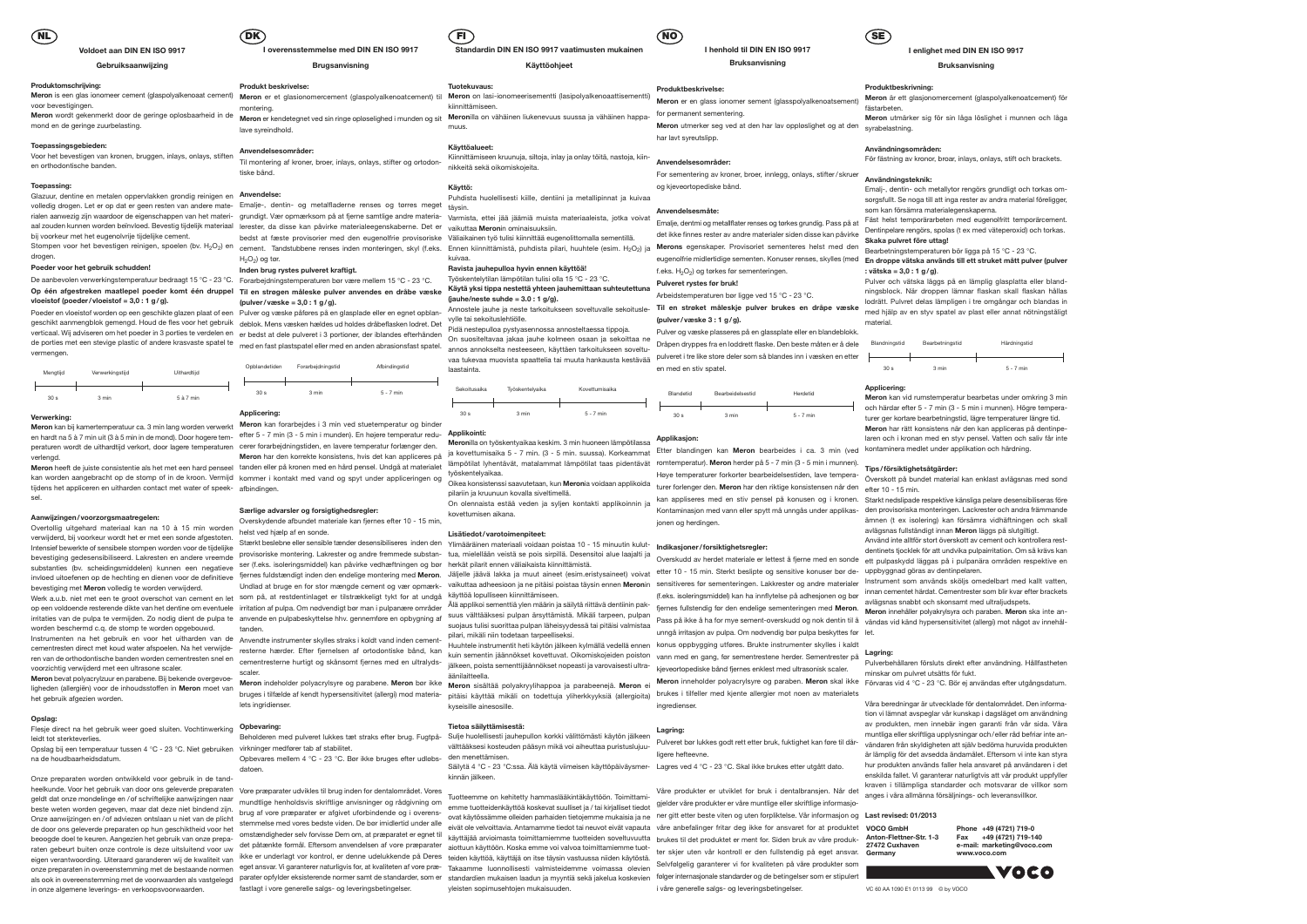**ανταποκρίνεται στο DIN ΕΝ ISO 9917**

**Οδηγίες χρήσης**

## Περιγραφή προϊόντος:

Η **Meron** είναι μια υαλο-ιονομερής κονία (υαλο-πολυαλκενοϊκή Μ**epoн** представляет собой стеклоиономерный цемент (стек- oraz niską kwasowością. κονία) για συγκολλήσεις.

Η **Meron** έχει χαμηλή διαλυτότητα στο στόμα και χαμηλή οξύτητα. ercя незначительной растворимостью в полости рта и zastosowanie:

## Πεδία εφαρμογής:

Για συγκόλληση στεφανών, γεφυρών, ενθέτων, επενθέτων, καρφίδων, αξόνων και ορθοδοντικών αγκίστρων.

## Μέθοδος χρήσης:

weoooo, χρησης.<br>Καθαρίστε επιμελώς και στεγνώστε τελείως την αδαμαντίνη, την Πορερχμοςτε эмали και στεγνώστε.

με το υγρό δόση με δόση, χρησιμοποιώντας μια συμπαγή πλα-при помощи твердого пластикового или иного прочного шпаστική σπάθη ή μια άλλη σπάθη με αντίσταση στην αποτρι

## Ανακινήστε την σκόνη καλά πριν από τη χρήση!

Η θερμοκρασία εργασίας πρέπει να είναι 15 ºC - 23 ºC. Αναμίξτε μία σταγόνα υγρού με μία δοσιμετρική κουταλιά σκόνης (αναλογία σκόνης /υγρού = 3.0 : 1 g/g).

Τοποθετήστε την σκόνη και το υγρό σε μια κατάλληλη γυάλινη πλάκα ή σε ένα κατάλληλο μπλοκ ανάμιξης.

Κατά την διανομή του υγρού, κρατήστε το φιαλίδιο κάθετα.

| Χρόνος ανάμιξης |                 | Χρόνος εργασίας | Χρόνος πήξης |
|-----------------|-----------------|-----------------|--------------|
|                 |                 |                 |              |
|                 | 30 <sub>s</sub> | 3 min           | $5 - 7$ min  |

## Τοποθέτηση:

νουν.

πήξη.

## Ενδείξεις και προφυλάξεις:

## **RU МЕРОН (Meron)**

Η περίσσεια του υλικού μπορεί να αφαιρεθεί μετά από 10 - 15 λεπτά, προτιμότερα με έναν ανιχνευτή. Απευαισθητοποιήστε από τη χρήση της Meron.

## Μην τοποθετείτε την κονία σε υπερβολική ποσότητα και διατηρήστε επαρκές πάχος οδοντίνης για την αποφυγή ερεθισμού του πολφού. Εάν είναι απαραίτητο, μπορεί να εφαρμοστεί προστατευτικό του πολφού κοντά στον πολφό ή μπορεί να δημιουργηθεί μια ανασύσταση κολοβώματος εάν ενδείκνυται.

Порошок перед применением встряхивать!<br>Температура во время работы должна быть 15 °C - 23 °C. Температура во время работы должна быть 15 °С - 23 °С. температура во время разоты должна вать то от все стал **porcja mieszania proszek/płyn = 3,0 : 1 g/g).** Proszek i płyn<br>На одну мерную ложку порошка (без горки) нужно брать одну каплю жидкости (порошок /жидкость = 3,0 : 1 г / г).

Συνιστάται η διανομή της σκόνης σε 3 δόσεις και η ανάμιξή της πучше всего разделить на 3 части и подмешивать порционно <sub>ł</sub>opatki odpornej na ścieranie. ленециальный блок для смешивания. При дозировании жид- zalecane, aby podzielić proszek na 3 porcje i mieszać je kolejno Michací bloček. кости флакон-капельницу держать вертикально. Порошок zpłynem, używając do tego twardej plastikowej łopatki lub innej Při nanášení tekutiny držte lahvičku ve svislé poloze.

οδοντίνη και τις μεταλλικές επιφάνειες. Σιγουρευτείτε πως δεν основательно очистить и полностью высушить. Обратить αφήσατε ίχνος υπολειμμάτων από άλλα υλικά τα οποία μπορεί внимание на то, чтобы были удалены остатки других матеνα επηρεάσουν τις ιδιότητες της Meron. Η προσωρινή εργασία ρικαιών τω συσματισμένου και της προσωπικής προσωπικής προσωπικής προσωπικής προσωπικής προσωπικής προσωπικής προσωπικής της Merophysisten. μπορεί να συγκολληθεί με κονία χωρίς ευγενόλη. Πριν από την στва цемента. Временные конструкции лучше всего bezeugenolowego. Przed osadzeniem pracy filary należy oczy- ním očistěte také pahýly (např. pemzou, vodou), oplá συγκόλληση, καθαρίστε το κολόβωμα, ξεπλύνετε (π.χ. με H<sub>2</sub>O<sub>2</sub>) фиксировать на безэвгенольный временный цемент. Перед ścić, opłukać (np: H<sub>2</sub>O<sub>2</sub>) i osuszyć. Поверхность эмали, дентина и металлическую поверхность фиксацией коронок культи зубов очистить, промыть (напр., Proszek należy wstrząsnąć przed użyciem! H2O2) и высушить.

Ξεπλύνετε τα εργαλεία με κρύο νερό αμέσως μετά τη χρήση και Ξεπλύνετε τα έργαλειά με κρύο νέρο αμεδώς μετά τη χρήση και Μεποльзованные инструменты тотчас же, до отверждения<br>πριν την πήξη της περίσσειας της κονίας. Μετά την αφαίρεση σατατκοε μεмента, промыть холодной водой. Остатк των οδοντικών αγκίστρων, η περίσσεια της κονίας μπορεί να αφαιρεθεί ομαλά και γρήγορα με ξέστρο υπερήχων.

τοποσετήση.<br>Η **Meron** έχει χρόνο εργασίας περίπου 3 λεπτά και πήζει μετά οπηρηθεία απεράκτηση στη πρικατοπική τεν περίπου ει<br>7 - Η Meron έχει χρόνο εργασίας περίπου 3 λεπτά και πήζει μετά οπηρηθεία απεράκτηση στη προστα από 5 - 7 λεπτά (3 - 5 μέσα στο στόμα). Οι υψηλές θερμοκρασίες мин. (3 - 5 мин. в полости рта). Более высокая температура μειώνουν το χρόνο εργασίας ενώ οι χαμηλότερες τον επιμηκύ- уменьшает, а более низкая температура увеличивает время dłuża. работы с материалом.

Η Meron περιέχει polyacrylic acid, fluoro-silicate και parabens. γνωστών υπερευαισθησιών (αλλεργίες) σε οποιοδήποτε από αυτά τα συστατικά.

κολόβωμα με ένα σκληρό βουρτσάκι. Είναι σημαντικό να αποφύ- ero annnикацию на культю зуба или в коронку можно прове- niecznie unikać kontaktu materialu z wodą i śliną podczas Správné konzistence je dosaženo, jakmile lze M γετε την επαφή με νερό και σάλιο κατά την τοποθέτηση και την <sup>сти</sup> с помощью жесткой кисточки. На период аппликации и <sub>aplikacji i wiązania.</sub> отверждения необходимо избегать попадания воды или слюны.

## Πληροφορίες αποθήκευσης:

Κλείστε καλά το φιαλίδια της σκόνης αμέσως μετά τη χρήση, για την αποφυγή διείσδυσης υγρασίας η οποία μπορεί να προκαλέσει μειώσει την αντοχή συμπίεσης.

καλά το έδαφος και τα ευαίσθητα κολοβώματα πριν την προσω- Πеред временной фиксацией следует десенсибилизировать nadwrażliwość na mocno oszlifowane i wrażliwe filary. Przed ρινή συγκόλληση. Τα εναπομείναντα βερνίκια και άλλες ουσίες значительно и чувствительные культи зубов. ostatecznym osadzeniem przy użyciu materiału **Meron** należy (π.χ. μονωτικοί παράγοντες) μπορεί να επηρεάσουν την συγκόλ-Остатки лака и прочие инородные материалы (напр., изолиληση και γι' αυτό θα πρέπει να απομακρύνονται εντελώς πριν γργοщие средства) могут отрицательно повлиять на адгезию Излишки затвердевшего материала могут быть удалены через ≈ 10 - 15 мин., лучше при помощи зонда. и должны быть полностью удалены перед окончательной

фиксацией с применением Мерона. Не допускать больших излишков цемента и следить за до-dużej ilości cementu oraz zachować zębinę o odpowiedniej gruможного раздражения пульпы. В случае необходимости wać filar. провести дополнительную изоляцию пульпы и/или восста- Opłukać narzędzia zimną wodą natychmiast po użyciu przed Nástroje ihned po použití opláchněte studenou vodou, než stačí kell alkalmazni vagy csonkfelépítést kell végez новление культи зуба.<br>Использованные инструменты тотчас же, до отверждения

ACCRETACION DESCRIPTION CONTROLLY IN THE SUID ASSUMPTED TO THE SUID AND THE SUID AND THE SUID AND THE SUID AND THE SUID AND THE SUID AND THE SUID AND THE SUID AND THE SUID AND THE SUID AND THE SUID AND THE SUID AND THE SUI цемента после удаления ортодонтических колец быстро и <sup>szybko i delikatnie przy użyciu skalera ultradźwiękowego.</sup>

Αποθηκεύστε σε θερμοκρασίες 4 ºC - 23 ºC. Μη το χρησιμοποιείτε μετά την ημερομηνία λήξης.

Το **Meron** δεν θα πρέπει να χρησιμοποιείται σε περιπτώσεις παραбены. При наличии повышенной чувствительности wać zaplikacji preparatu. (аллергии) к данным компонентам Мерон, следует отказаться от его применения.

**в соответствии с DIN EN ISO 9917 Разрешен к применению на территории № ФС3 2011/09580 Инструкция по применению**

## Описание материала:

лополиалкеноатный цемент) для фиксации. Мерон отличанезначительной кислотной нагрузкой.

Область применения: Применяется для фиксации коронок, мостов, вкладок, на-

## кладок, штифтов и ортодонтических колец.

Meron powinien być stosowany w temperaturze 15 °C - 23 °C. March powinien być slosowany w temperaturze 19-0-20-0.<br>Na jedną płaską miarkę proszku użyć jedną kroplę płynu (pro-new title iednu kapliu Adaptinu na jednu za umieścić na szklanej płytce lub bloczku do mieszania.

Порошок и жидкость нанести на стеклянную пластинку или Podczas aplikacji płynu kroplomierz trzymać pionowo. Jest

время работы с **мерон**ом три комнатной температуре со-<br>ставляет ≈ 3 мин., отверждение происходит в течение 5 - 7 mm in Witters three subject access access a stitute as a Czas pracy materiałem Meron wynosi około 3 min w temperatu-5 min). Wyższa temperatura skraca czas pracy, a niższa go prze-

Το υλικό φτάνει σε σωστή συνοχή όταν η **Meron** εφαρμόζεται στο Μ**epoн** достигает нужной консистенции в том случае, когда cja twardym pędzelkiem na powierzchnię filaru i do korony. Ko- zpracování, nižší teploty ji prodluž Meron ma właściwą konsystencję, gdy możliwa jest jego aplika-

> Nadmiar cementu może być usunięty po ok. 10 - 15 min przy **Indikace a upozornění:** użyciu zgłębnika.

статочной толщиной остаточного дентина во избежание воз- bości. W razie konieczności zabezpieczyć miazge lub odbudo- je v případě dané indikace vhodné nanést do blízkosti dřeně lően vastag dentint a pulpa irritáció elkerü W celu uniknięcia podrażnienia miazgi nie należy używać zbyt

| Время смешивания | Время работы | Время связывания |
|------------------|--------------|------------------|
| 30 <sub>c</sub>  | 3 мин.       | 5 - 7 мин.       |
|                  |              | теля.            |

## Аппликация:

Τα παρασκευάσματά μας δημιουργήθηκαν για οδοντιατρική тологии. Поскольку речь идет о применении поставляемых συμβουλές μας δεν αποκλείουν τη δική σας εξέταση και δοκιμή των προϊόντων ως προς την καταλληλότητα και την αποτελε-в задуманных целях. Поскольку применение наших препаσματικότητά τους. Όμως για οποιαδήποτε δοκιμή που γίνεται ратов проводится без нашего контроля, ответственность за χωρίς τον δικό μας έλεγχο, η ευθύνη είναι αποκλειστικά του χρή-это ложится исключительно на Вас. Разумеется, мы гаранτους καθορισμένους γενικούς όρους πώλησης και διάθεσης. стандартам.

χρήση. Όσον αφορά στην εφαρμογή και χρήση των προϊόντων нами препаратов, наши устные и/или письменные указания, najlepszej wiedzy, nie możemy jednak ponosić za nie odpowie- Naše preparáty jsou vyvinuté pro použití v zubní μας, οι πληροφορίες που δίνονται είναι βασισμένες στην πολυετή а также наша консультация, являются абсолютно честными и dzialności. Udzielane przez nas informacje i/lub porady nie zwal-, γνώση μας και δεν είναι υποχρεωτικές. Οι πληροφορίες και οι Η<sup>μ</sup> κ чему не обязывающими. Наши указания и/или консуль- niają. Państwa z obowiązku sprawdzenia przydatności στη. Φυσικά, εγγυόμαστε για την ποιότητα των παρασκευασμά-<br>προκειτικό προκειρικό προκειρικό προκειρικό προκει του προκειρικό προκει του προκειρικό καθείστευς καθείστευς καθείστευς καθείστευς μια προκειρικό προκειρικό προκ των μας σύμφωνα με τις υπάρχουσες ρυθμίσεις και ανάλογα με μμω нормам, доставку и условия торговли - установленным погту oraz standardy opisane w ogólnych warunkach dostar- standardy a našimi obecnými dodacími a prodejní тация не избавляют Вас от того, чтобы проверять постав-dostarczonych przez nas preparatów do zamierzonych celów. ляемые нами препараты на их пригодность к использованию Ponieważ stosowanie naszych produktów przebiega bez naszej Oferowane przez nas preparaty opracowano do stosowania w Skladujte při teplotě 4 °C - 23 °C. Nepoužívejte po vypršení data követően. stomatologii. Udzielamy ustnych i pisemnych porad dotyczących expirace. stosowania dostarczonych przez nas preparatów wedle naszej kontroli, odpowiedzialność za ich prawidłowe użycie leży całkowicie po Państwa stronie. Oczywiście gwarantujemy najwyższą plně zodpovědný za jejich správnou aplikaci. Zaručujeme alkalmazásért. Természetesen garantáljuk készítményünk minő- sabil pentru aplicare. Desigur, garantám cali czania i sprzedaży produktów.



## Указания и меры предосторожности:

Doporučujeme prášek rozdělit na 3 dávky a pevnou plastovou Javasoljuk, hogy ossza a port 3 adagra és keverje részletekben tora rând pe rând în lichid, folosind o spatulă rezistentă din plasšpachtlí nebo jinou špachtlí odolnou vůči abrazi vmíchávat do te- a folyadékhoz, használjon szilárd műanyag spatulát vagy más tic sau alt material rezistent la abraziune. kutiny postupně dávku za dávkou.

Přebytečný materiál je po 10 - 15 min. možné odstranit, a to **Javallatok és óvintézkedések:** nejlépe sondou. Před upevňováním provizorní náhrady účinně Az anyagfelesleget 10 - 15 perc után lehet eltávolítani leginkább egy szonda segítségével.<br>znecitlivte dno kavity a citlivé pahýly. Zbytky laku a jiných látek (např. izolačních prostředků) mohou mít vliv na adhezi a před použitím Meron by měly být zcela odstraněny. Nenanášejte cement v příliš velkém množství a zachovávejte dostatečnou v <sub>távolítani a</sub> Meron használata előtt. ochrannou podložku nebo zhotovit dostavbu.

щадяще удаляются при помощи ультразвукового скейлера. Meron zawiera kwas poliakrylowy i parabeny. Przy rozpoznanej Meron s měkkými tkáněmi. Мерон содержит полиакриловую кислоту, фторсиликат и nadwrażliwości (alergiach) na składniki Meron należy zrezygno-<br>Предобник Призначител предичанией интересител нести и концикционный и мером и мером и метом оbsahuje kysel stwardnieniem resztek cementu. Po usunięciu pierścieni orto-zbytky cementu ztuhnout.

### Указания по хранению:

использования, поскольку воздействие влаги приводит к Przechowywać w temperaturze 4 °C - 23 °C. потере прочности. Храненить при 4 °C - 23 °C. После истечения срока годности

měl používat v případě známé hypersenzitivity (alergie) na **A Meron** nem használható fel a bármely ezen összetevőjével<br>neměl používat v případě známé hypersenzitivity (alergie) na **Alergie alergie kinevánély szeptember** (a některou z jeho složek.

материал больше не применять. Наши препараты разработаны для использования в стома-

**Instrukcja użycia**

## Opis produktu:

**Meron** jest szkło-jonomerowym cementem mocującym. **Meron** charakteryzuje się słabą rozpuszczalnością w jamie ustnej cement).

Keverési idő feldolgozási idő kötési idő / 37 °C-on/  $5 - 7$  perc.

Osadzanie koron, mostów, prac typu Inlay i Onlay, wkładów koronowo-korzeniowych i pierścieni ortodontycznych.

## Sposób użycia:

Dokładnie oczyścić, a następnie osuszyć szkliwo, zębinę i meta- **Způsob použití:** 

Емкость с порошком плотно закрыть сразу же после aby nie dopuścić do zabrudzenia ani zawilgocenia materiału. Natychmiast po użyciu pojemnik z proszkiem szczelnie zamknąć, Nie stosować po upływie terminu ważności.

| czas mieszania  | czas pracy | czas wiązania |
|-----------------|------------|---------------|
| 30 <sub>s</sub> | 3 min      | $5 - 7$ min   |
| Andliandor      |            |               |

### Aplikacja:

Meron este un ciment ionomer de sticlă (ciment polialchenoic de sticlă) pentru cimentare definitivă.

## Wskazówki i środki ostrożności:

cimentate cu un ciment care nu contine eugenol. Înainte de Agitaţi bine pulberea înainte de folosire!

**Folosiţi o picătură de lichid pentru o doză de pulbere (rapor** $t$ ul pulbere/lichid =  $3.0:1$   $g/g$ ).

Aplicati pulberea și lichidul pe o plăcută de sticlă sau pe o plăcută de mixare adecvată. Atunci când dozați lichidul, țineți flaconul în poziție verticală.

Se recomandă împărțirea pulberii în 3 porții și integrarea aces-

Przed osadzeniem prowizorium należy użyć środka znoszącego usunąć pozostałości lakierów i innych substancji (np. środek izolujący), gdyż mogą one wpłynąć na siłę wiązania.

Meron má dobu zpracování cca 3 minuty a v ústech tuhne během (3 - 5 percig a szájban). Magasabb hőmérséklet csökkentheti a reşte după 5 - 7 minute (3 - 5 minute în cavitatea orală). Tempe-5 - 7 minut (3 - 5 minut v ústech). Vyšší teploty zkracují dobu feldolgozási időt, az alacsony hőmérséklet pedig meghosszab- raturile mai ridicate reduc timpul de lucru, temperaturile mai Meron are un timp de lucru de aproximativ 3 minute și se întăscăzute îl prelungesc.

pahýl tvrdým štětečkem. Během nanášení a tuhnutí je nezbytné szőrű ecsettel applikálható. Alapvető követelmény, hogy az app- aplica pe bont cu o perie dură. Este important a se evita contaclikálás és a kötési idő alatt kerülni kell a vízzel és nyállal történő tul cu apa sau saliva în timpul aplicării şi prizei.

## Indicatii si precautii:

(Pl. izoláló anyag) befolyásolhatják az adhéziót és ezért el kell kelen trebuie înlăturate complet înainte de a folosi Meron. Excesul de material se poate îndepărta după 10 - 15 minute, de preferintă cu o sondă. Se recomandă desensibilizarea zonelor și a bonturilor sensibile înainte de cimentarea temporară. Resturile de lac si alte substante (ex. agent izolant) pot afecta aderenta si

tloušťku dentinu a zabraňte tak podráždění dřeně. Je-li to nutné, Ne applikálja a cementet túl vastagon és tartson meg megfele- dentină pentru a evita iritarea pulpei. Dacă este cazul, aplicați o Nu aplicati ciment în exces și păstrați un strat suficient de gros de

> Amennyiben szükséges, a pulpa közeli helyeken pulpavédelmet Clătiți instrumentele cu apă rece imediat după folosire și înainte Használat után a fém műszereket, a cement megkötése előtt, ortodontice, reziduurile de ciment se pot îndepărta uşor şi rapid de întărirea reziduurilor de ciment. După înlăturarea benzilor

> > Meron contine acid poliacrilic și parabeni. A nu se folosi Meron în cazuri de hipersensibilități (alergii) cunoscute la unul dintre acesti ingredienti.

## Conditii de păstrare:

## Przechowywanie:

Obal prášku ihned po použití dobře uzavřete, aby se zabránilo beszivárgó nedvesség elkerülése érdekében, amely a nyomószi- la compresiune a cimentului. Păstrați la temperaturi de 4 °C -Használat után azonnal zárja vissza a port tartalmazó üveget a pătrunderea umezelii care ar putea duce la pierderea rezistenței Închideţi flaconul cu pulbere imediat după folosire, pentru a evita 23 °C. A nu se utiliza produsul după data expirării.

účelem, než je uvedeno v návodu. Uživatel našich preparátů je valkalmazását nem tudjuk ellenőrizni, a felhasználó felelős az afara controlului nostru, utilizatorul este pe de-a întregul respon-Készítményünket fogorvosi felhasználásra fejlesztettük ki. Az ál- verbale şi/sau scrise au fost oferite în conformitate cu toate talunk szállított termék információit legjobb tudásunk szerint, eunoştințele pe care le avem și fără nici o obligație. Informațiile Produsele noastre au fost concepute pentru uz stomatologic. În ceea ce privește aplicarea produselor livrate de noi, informațiile si/sau sfaturile noastre nu vă scutesc de obligatia de a examina materialele furnizate de noi din punct de vedere al potrivirii cu scopurile dumneavoastră. Aplicarea preparatelor aflându-se în livrării.

**Odpovídá normě DIN EN ISO 9917 Návod k použití**

## Popis produktu:

Meron je upevňovací sklojonomerní cement (sklopolyalkenoátní Meron má nízkou rozpustnost v ústech a nízkou kyselost.

## Oblasti užití:

Upevňování korunek, můstků, inlejí, onlejí, čepů a ortodontických kroužků.

lowe powierzchnie. Należy upewnić się, że na powierzchni nie Povrch skloviny, dentinu a kovu důkladně vyčistěte a osušte. Tisztítsa meg a zománc, dentin és fém felületeket, alaposan és Curățați și uscați bine smalțul, dent znajdują się pozostałości innych materiałów, które mogłyby Zkontrolujte, zda nikde nezůstaly zbytky jiných materiálů, které teljesen szárítsa meg. Győződjön meg róla, hogy nincsenek más Asigurati-vă că nu au rămas urme de wpłynąć ujemnie na właściwości materiału Meron. Prowizorium by mohli narušit vlastnosti Meron. Provizorní práce by měly být anyagmaradványok, amelyek ronthatják a Meron tulajdonságait. influența proprietățile Meron-ului. L (např. H<sub>2</sub>O<sub>2</sub>) a osušte.

## Před použitím důkladně protřepejte lahvičku s práškem.

Použijte jednu kapku tekutiny na jednu zarovnanou odměrku prášku (poměr prášek/tekutina = 3,0 : 1 g/g).

Prášek a tekutinu dejte na míchací podložku nebo vhodný

| Doba míchání    | Doba zpracování | Doba tuhnutí |
|-----------------|-----------------|--------------|
| 30 <sub>s</sub> | 3 min.          | $5 - 7$ min. |

## Použití:

zabránit styku s vodou a slinami.

## Informace pro skladování:

tlaku.

Příslušné informace o použití – ústní/ psané jsou podány podle našich nejlepších znalostí, nicméně nezávazně. Na naše infor-

kami.



## **A DIN EN ISO 9917-nek megfelel Használati utasítás**

Termékleírás:

leges ragasztásra.

A Meron-t kis mértékű oldékonyság a szájban és enyhén savas

## **Spełnia warunki normy DIN EN ISO 9917 PL CZ HU RO**

vegyhatás jellemzi. Alkalmazási területek:

Koronák, hidak, inlay-k, onlay-k, csapok, fémbetétek és fogsza-

bályozó készülékek rögzítése.

Használat módja:

szárítsa meg.

## Rázza fel a port alaposan használat előtt!

a jemně odstranit pomocí ultrazvukového scaleru. Zabraňte styku volítása után visszamaradt cement gyorsan és kíméletesen eltá-

A feldolgozási hőmérsékletnek 15 °C - 23 °C között kell lennie. Adjon egy csepp folyadékot egy mérőkanál porhoz (por / folya-

Tegye a port és a folyadékot egy megfelelő üveglapra, vagy egy

megfelelő keverőpadra.

A folyadék adagolásakor tartsa a csepegtetős üveget függőle-

gesen.

dék arány =  $3,0:1$  g/g).

vniknutí vlhkosti, které může způsobit u materiálu nižší pevnost v lárdság csökkenését eredményezheti.

kopásálló spatulát.

Alkalmazás:

bítia aztl.

A Meron feldolgozási ideje kb. 3 perc és 5 - 7 perc után köt meg

mace / návod se nemůžete odvolávat v případě použití za jiným megfelel-e az Ön alkalmazási céljainak. Mivel készítményünk minden kötelezettség nélkül szóban és/vagy írásban megadtuk. Az általunk adott infomáció és / vagy tanács nem mentesíti Önt annak a megvizsgálásától, hogy az általunk szállított anyag

érintkezést.

## A Meron üvegionomer cement (üveg polialkenoát cement) vég-Descrierea produsului:

Az erősen csiszolt és érzékeny csonkokat deszenzibilizálja az ideiglenes rögzítés előtt. Lakkmaradványok és egyéb anyagok

A **Meron** poliakril savat és parabént tartalmaz.

volítható ultrahangos depurátorral.

szembeni ismert hiperérzékenység (allergia) esetén.

Tárolás:

Tárolja 4 °C - 23 °C hőmérsékleten. Ne használja a lejárati időt

kikötöttünk.

**În conformitate cu standardele DIN EN ISO 9917**

**Instrucţiuni de folosire**

Meron are aciditate şi solubilitate redusă în cavitatea orală.

## Domenii de aplicabilitate:

Pentru cimentarea coroanelor, punţilor, inlay-urilor, onlay-urilor, pinilor, dispozitivelor radiculare şi a benzilor ortodontice.

Mod de utilizare:

Temperatura de lucru ar trebui să fie de 15 °C - 23 °C.



## Aplicare:

# VOCO

**GR**

# Meron  $\bigcap_{0.482}$